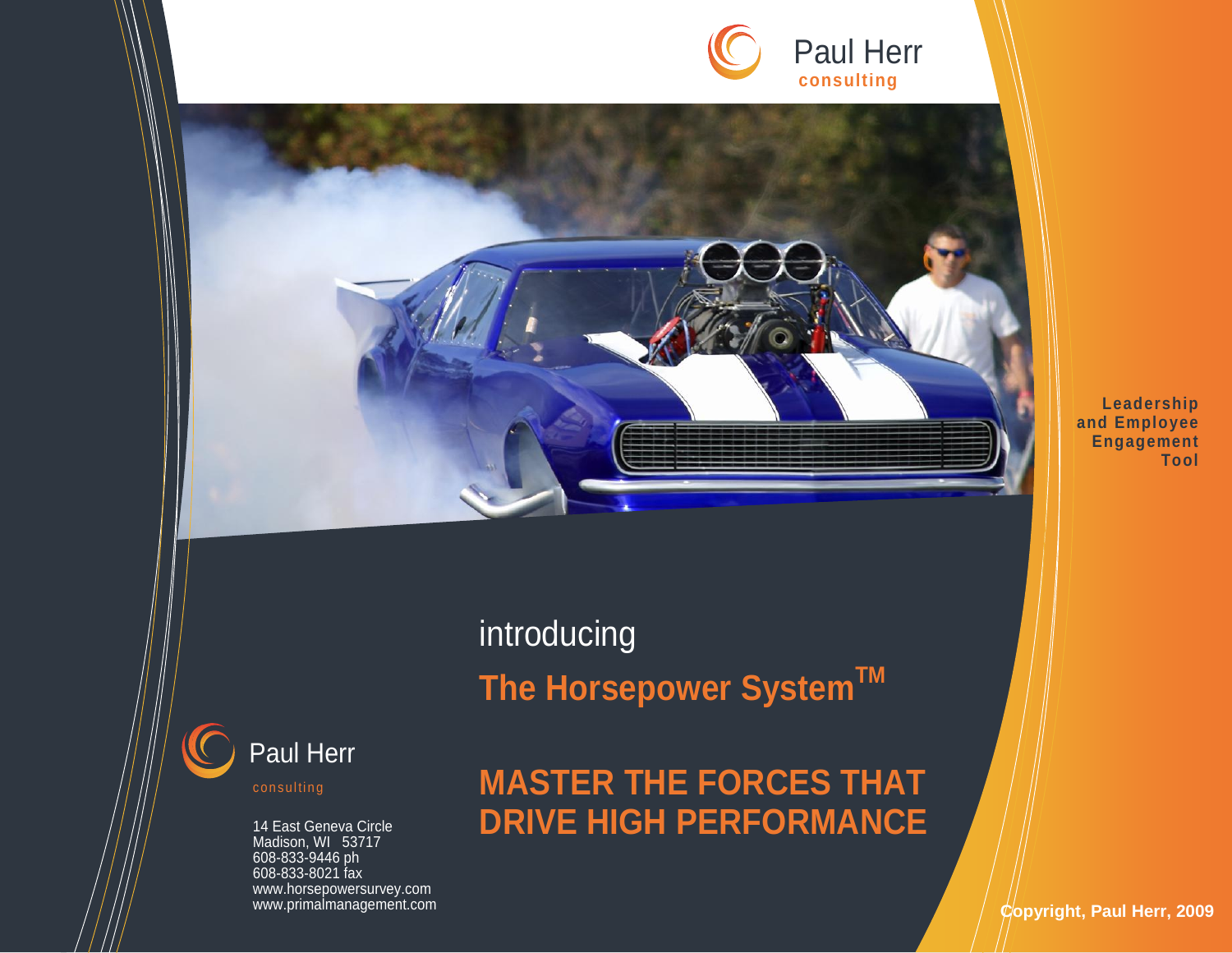# Motivating Employees to Execute the Corporate Plan

### EFFICIENT EXECUTION IS ONLY POSSIBLE WITH DEDICATED AND ENGAGED EMPLOYEES

CEO's agree that the best strategy in the world will fail without employees who are motivated to energetically and enthusiastically execute the plan, yet far more time is devoted to strategy than to motivation.

How would you respond to your board if they wanted your precise plan to improve innovation, achieve top scores for employee engagement and to reduce employee turnover and interpersonal conflict?

These are all challenging questions because they involve the murky subject of human motivation. The Horsepower System™ will help you achieve all of these priorities, and supercharge your motivational engine in the process.

The Horsepower System brings simplicity and analytic clarity to the people-side of the success equation and helps you strike the proper balance between strategy and execution. Our approach is to measure motivation monthly and put the results front and center on the management dashboard where they belong. Managers and supervisors get their own leadership dashboards to monitor whether their employees are functioning optimally or malfunctioning. If the motivational engine is malfunctioning, the software provides targeted leadership tips (Tune-Up-Tips<sup>TM</sup>) for getting the motivational horsepower to go up. It therefore delivers a complete solution instead of a partial one.

We hope you enjoy this next-generation approach to leadership and employee engagement.



THE HORSEPOWER SURVEY™ MEASURES EMOTIONAL PAYCHECK-OR HOW REWARDED YOUR EMPLOYEES FEEL AT WORK.





### **EASY AS 1-2-3**

**Our Human-Performance Technology consists of three components:**

### **COMPONENT ONE**

**An advanced theory of human motivation developed by Paul Herr over the past 30 years** 

### **COMPONENT TWO**

**An intrinsic-reward survey (Horsepower SurveyTM) derived from the theory to measure motivation** 

### **COMPONENT THREE**

**A powerful leadership methodology to get the motivational horsepower to go up**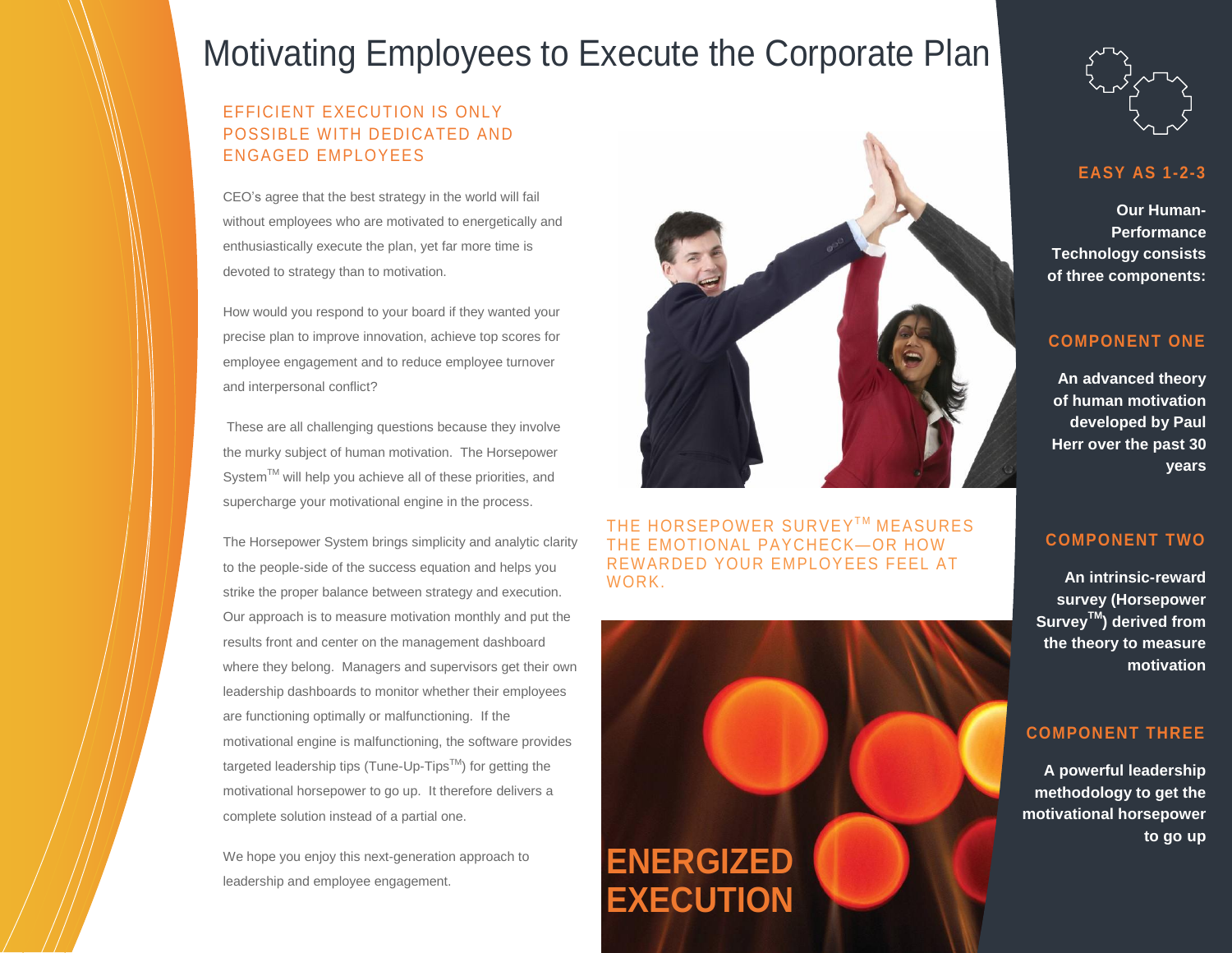

### **FORMER ENTERPRISE RENT-A-CAR EXECUTIVE, LARRY UNDERWOOD SAYS:**

**"I've read hundreds of business books over the course of my career, but this is the best business book I have ever read."**

## The Primal-Management Solution

#### IT'S NOT JUST A SURVEY, IT'S A HUMAN-PERFORMACE TECHNOLOGY

Paul Herr, in his critically-acclaimed book, "Primal Management: Unraveling the Secrets of Human Nature to Drive High Performance," describes what the motivational engine "looks like", so managers can deeply understand it and tap into it.

The motivational engine is not really that complicated. Herr uses engineering logic and the latest science to unravel its secrets. There are ten cylinders in the motivational engine—five that regulate our biologic needs, like hunger and thirst, and five that regulate our social needs to innovate, to feel like respected experts, to experience rewarding wins on a regular basis, to work cooperatively as part of a tight-knit group, and to feel protected.

The Horsepower Survey<sup>TM</sup>, which is described in Chapter 2 of Primal Management, measures the extent to which these social needs are being met and thereby determines if the motivational engine is humming or sputtering.

We are marketing this technology as the simplest, most-logical, most-scientifically-advanced approach to motivation on the market. This is a bold and audacious claim, but we have the statistics, science and real-world results to back it up. We encourage you to read the first two chapters of Primal Management for free on "primalmanagement.com". The logic behind our approach, we believe, speaks for itself.

**BUSINESS PROFESSOR BILL FREDERICK SAYS,** 

**"PAUL HERR'S INSIGHTS INTO EMOTIONS IN THE WORKPLACE ARE STUNNING, ASTONISHING AND ORIGINAL."** 

### **FORTUNE 500 CEO JIM ESTILL SAYS:**

**"Every CEO should read this book."** 





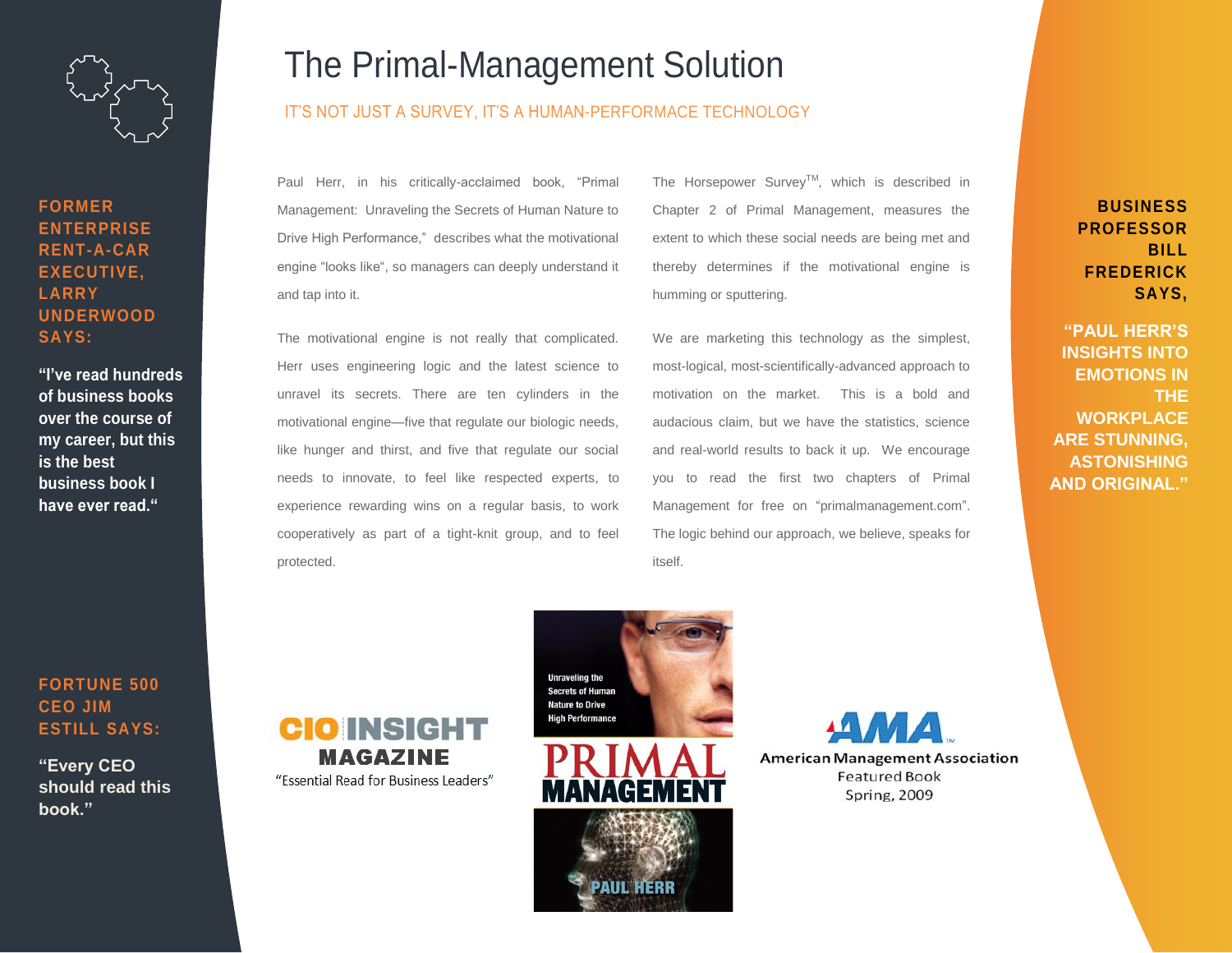### Primal Management Success Story

The true measure of a new idea is the real-world test-track. Here is a success story that proves the remarkable potential of The Horsepower Survey™ and the Primal-Management approach.

CEO, Scott Ransom, achieved spectacular results when he applied the human-performance technology described in Primal Management at Marshall Erdman and Associates, the United State's largest designer and builder of hospitals and clinics.

Ransom led a buyout of this fifty-seven-year-old family-held company, which included participation from forty managers and two outside investors in 2004. Revenues nearly doubled in a four-year period, profits increased 300 percent, employee engagement went from slightly below average to the top tenth percentile. In 2008 the company merged with a publicly-held health-care real-estate company at a value of almost ten times the initial equity investment.

One of the investors, a large, international, private-equity firm, said it was among the best returns on investment the company had realized in its twenty-three years in the privateequity arena and Ransom was featured in its annual report. The improved performance resulted in generous employee bonuses, 15 percent annual retirement funding and a sparkling new headquarters complete with an employee health club and internet café.

Ransom is a leader who balances business acumen with excellent people skills. His success illustrates the benefits of balancing cool, analytical rationality with respect for the emotional and interpersonal sides of human nature.

Paul Herr's coaching played a significant role in this financial turnaround. Herr got Ransom on the right path by explaining how the motivational engine works and how Marshall Erdman and Associates could effectively tap into it.



#### ALIGNING CORPORATE POLICIES WITH HUMAN NATURE YIELDS THE BEST RESULTS

### **"HOW DO YOU FEEL?"**

### **THIS SIMPLE QUESTION GOES TO THE CORE OF THE MOTIVATIONAL ENGINE**

### **THINK OF YOUR EMPLOYEES AS YOUR INTERNAL CUSTOMERS**

**Assess their needs and then design a workplace environment that satisfies those needs.**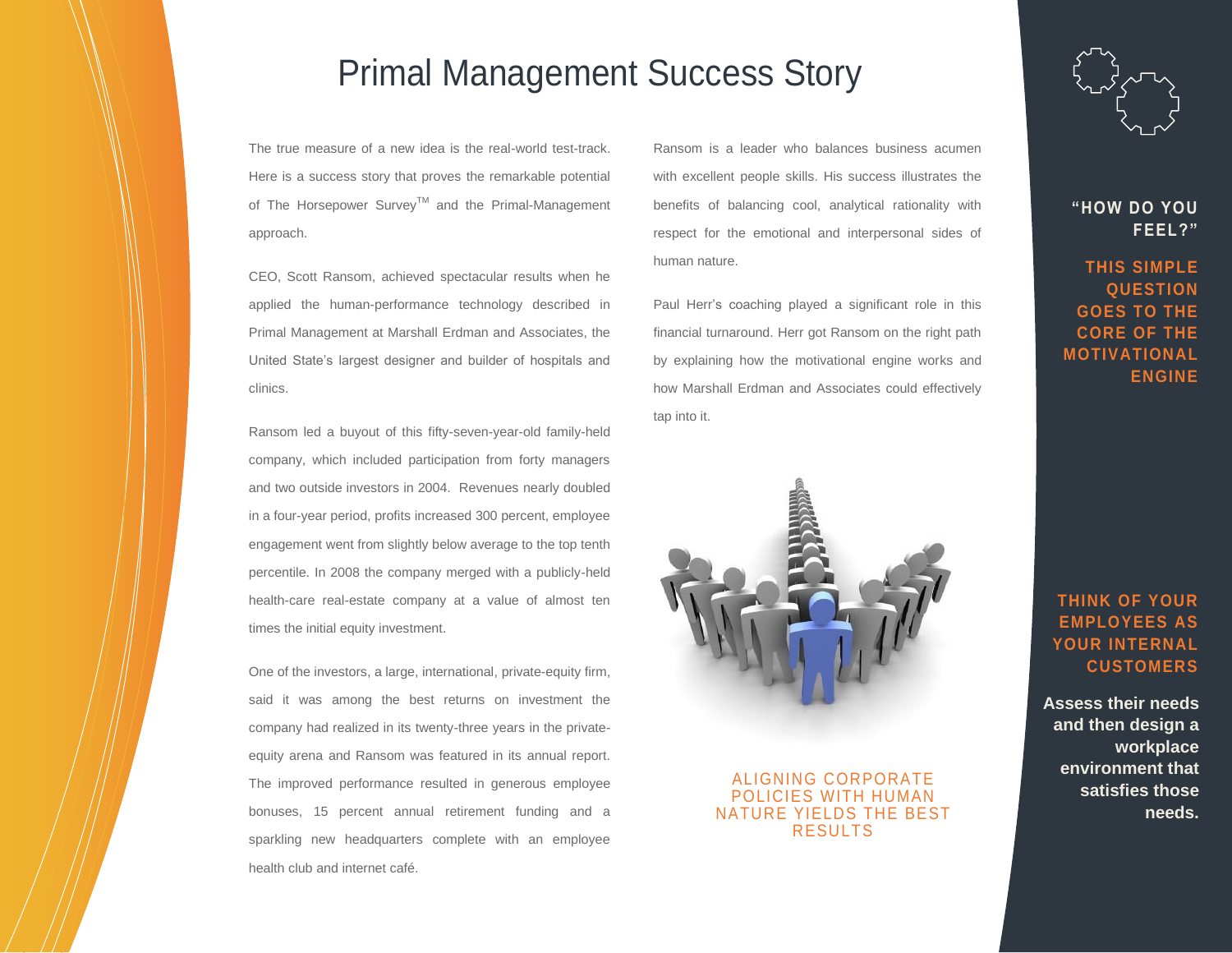### **MOTIVATION MATTERS**

**Companies on Fortune Magazine's "100 Best Places to Work For" list outperformed the market between 1998 and 2005 by a wide margin (14% ROI versus just 6% for the market as a whole).** 

**STUDY BY WHARTON FINANCE PROFESSOR ALEX EDMANS**

### Understanding the Problem

### THE DISENGAGEMENT EPIDEMIC

In our opinion, traditional top-down, command-and-control, machine-like workplaces are antiquated dinosaurs that are ill equipped to survive in a turbulent global marketplace characterized by rapid change because they fail to bring out the best in people (they fail to tap into the motivational engine). The status-quo approach is coercive and creates grudging compliance instead of passionate performance.



The status-quo "best practices" have created a dysfunctional world where only 30% of employees care about their work (Gallup, 2009), only 30% of strategy initiatives succeed (Harvard Business Review, 2010), only 30% of change initiatives succeed (Harvard Business Review, 2010), and where only 20% of mergers and acquisitions increase shareholder wealth. Put another way, corporations are failing "Employee Engagement 101."

This is not surprising because we have all been misseducated. Business schools teach us how to organize and plan but not how to energize and empower our organizations. We are taught to disrespect the motivational engine by treating our employees in a cool, dispassionate fashion and it costs us dearly in terms of lost productivity and reduced innovation. If you agree that corporate priorities are out of whack, we can help your company get headed in a more promising and profitable direction where everybody wins!

# **70% OF EMPLOYEES ARE DISENGAGED (Gallup Survey)**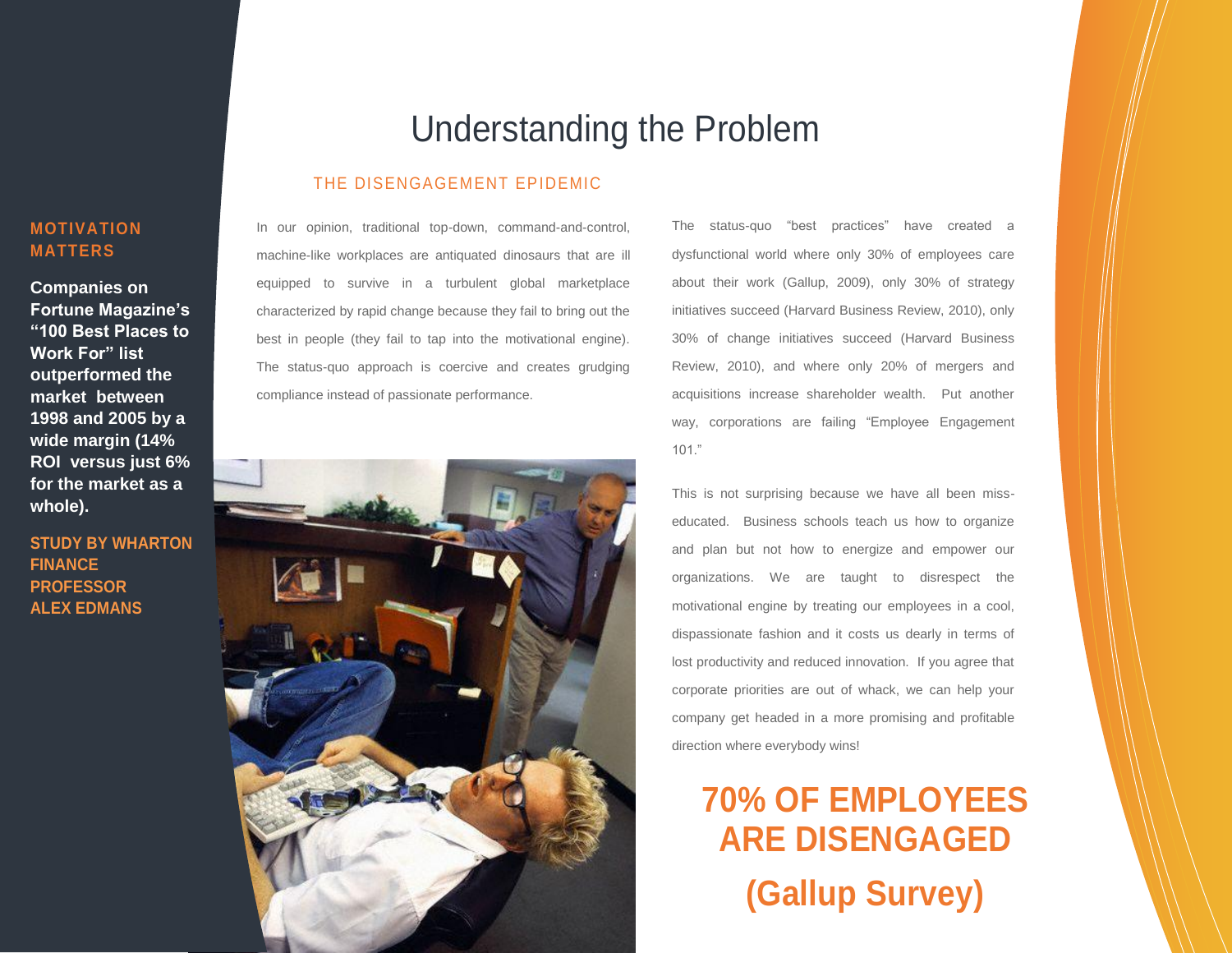# In the Primal-Management Solution— Everybody Wins

Our goal is to hit a high-productivity sweet-spot where everybody prospers. If everybody didn't prosper, the system wouldn't work because the losers would refuse to cooperate. Here is what happens when we combine enlightened leadership with our proven methodology:



- 1. Employees win because their emotional paycheck goes up.
- - 2. Managers win because they become more confident, capable leaders and because the company becomes more productive, profitable and innovative.



3. Customers win because they get better goods and service from people with a good attitude.



Shareholders win because they make money.

### **REMIND ME AGAIN, WHY DON'T WE WANT THIS?**





**PRIMAL MANAGEMENT WAS PUBLISHED BY THE AMERICAN MANAGEMENT ASSOCIATION IN MAY, 2009 AS A FEATURED BOOK**

**PRIMAL MANAGEMENT WAS TRANSLATED AND PUBLISHED IN JAPAN BY**

**Shoeisha** 

**IN DECEMBER 2009**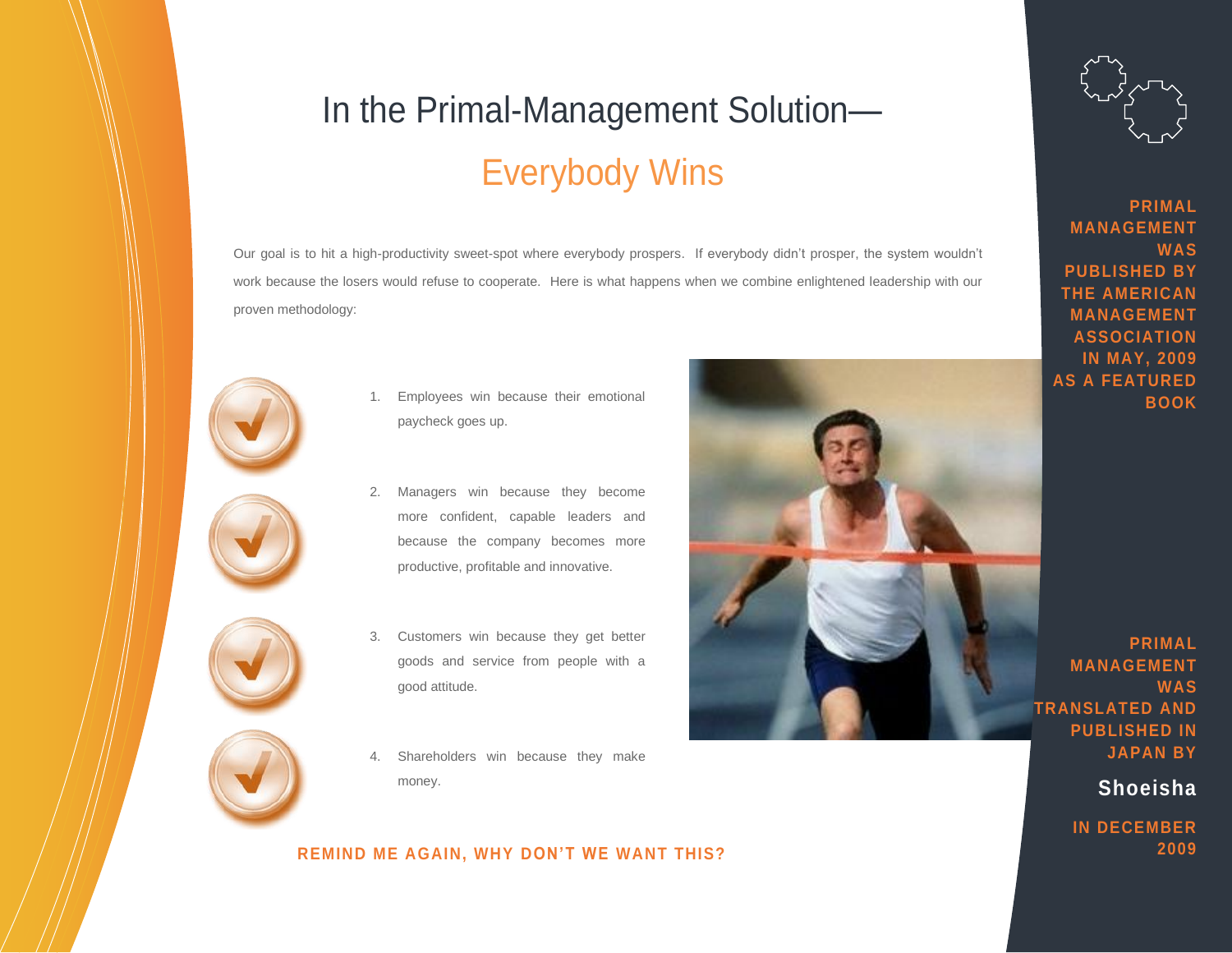

### **WHAT GETS MEASURED GETS DONE**

### Motivational Horsepower is the Master Metric

We believe in the management credo, "What gets measured gets done." Motivation typically doesn't get measured so managers often lose sight of it. We will help you turn employee motivation from a once-a-year afterthought into a vital business priority. In other words, we will embed leadership and motivation into the fabric of your day-to-day routine.

We measure motivation monthly with a simple sevenquestion survey. You might protest, "We are too busy to take a monthly survey. Besides, we already measure employee engagement on an annual basis."

My answer, "Would you measure cash flow annually? Or revenue annually?" It is our contention that motivational horsepower is the master metric that drives everything else. If you can get your horsepower to go up, then every desirable financial, HR and operational metric will go up with it. It is simply un-businesslike to measure employee motivation just once a year. Do you really want to wait until the end of the year to find out that your motivational engine is malfunctioning?

Here are a few of the many ways that monthly monitoring can drive business success:

- The monthly survey results provide a good excuse to meet with your employees and perform "preventative maintenance" on your valuable human capital.
- If the horsepower trend-line shows a downward deviation, management can assess and remediate the motivational malfunction before it affects the bottom line.
- Measure the ability of managers and supervisors to lead and engage their staffs. If Department A has high horsepower and Department B has low horsepower, management can investigate what Department A is doing right and replicate it.
- Monitor the effectiveness of programs designed to improve workplace engagement and productivity.
- Provide concrete evidence to employees that management is concerned about their core wellbeing.
- Detect looming turnover problems before they become a reality.

**THE HORSEPOWER BURVEY™ WAS TESTED AGAINST ONE OF THE MOST WIDELY-USED EMPLOYEE ENGAGEMENT SURVEYS AT 100 COMPANIES IN NOVEMBER, 2008.**

**The Horsepower**   $S$ urvey<sup>TM</sup> captured **the same engagement signal, but with 7 questions rather than 38.** 



HOW DO YOU MONITOR AND MAINTAIN YOUR HUMAN ENGINE?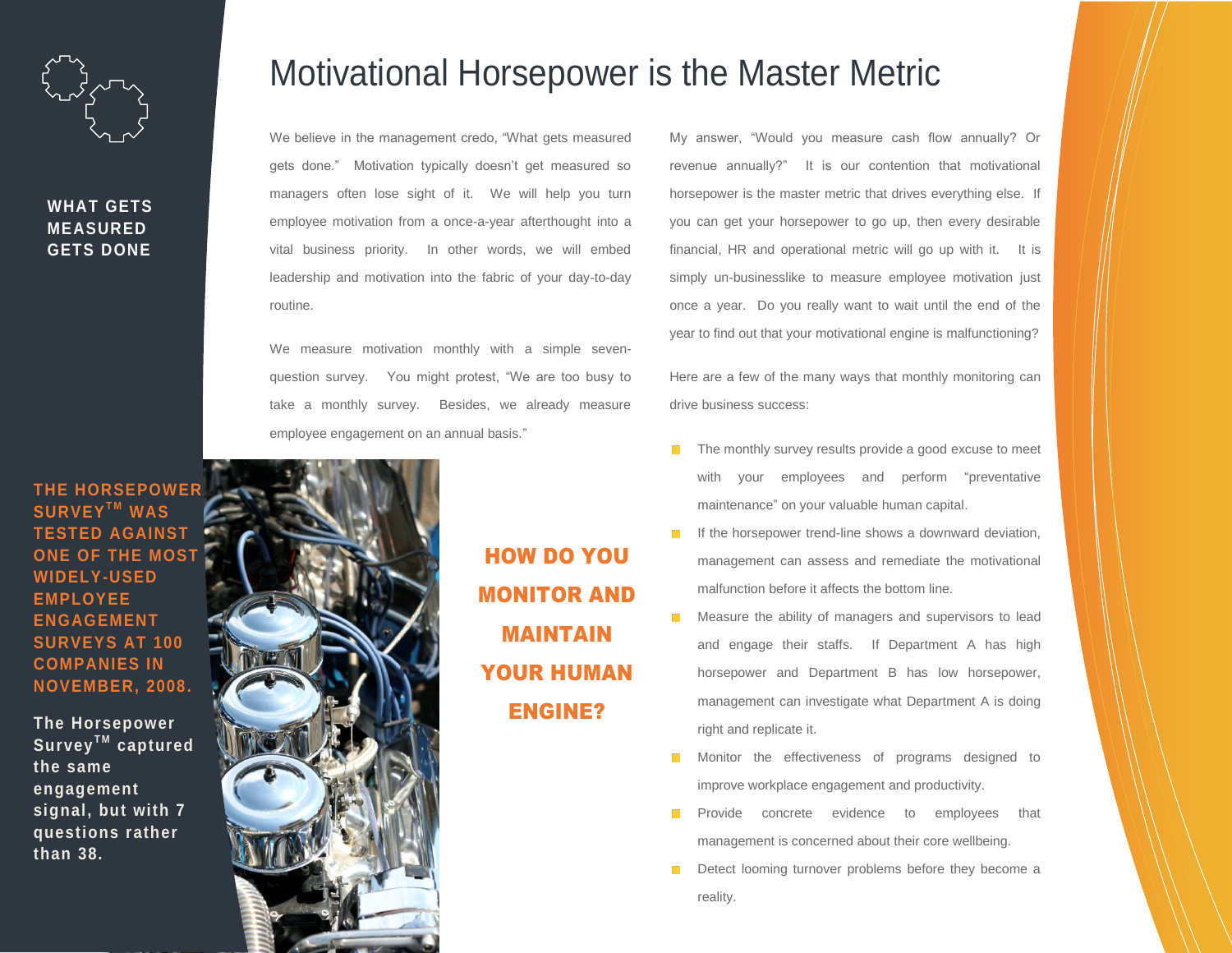# Take The Horsepower Survey™ for a Test Drive!

Are you itching to take The Horsepower Survey™ for a test drive? It's simple and easy--just type the link to the right into your internet browser. Make sure that your computer's speakers are turned on so you can listen to the narrated PowerPoint tutorials. The survey software has two components that you can test drive on the demo website.

- 1. A seven-question, online, Intrinsic-reward survey, and
- 2. A data-reporting website where managers log-in to view their leadership dashboard and obtain Tune-Up Tips ™.

### **LINK TO THE DEMO WEBSITE**

http://www.horsepowermetric.com/demo.php

**IF YOU DON'T MEASURE THE RIGHT THING, YOU DON'T DO THE RIGHT THING!!**

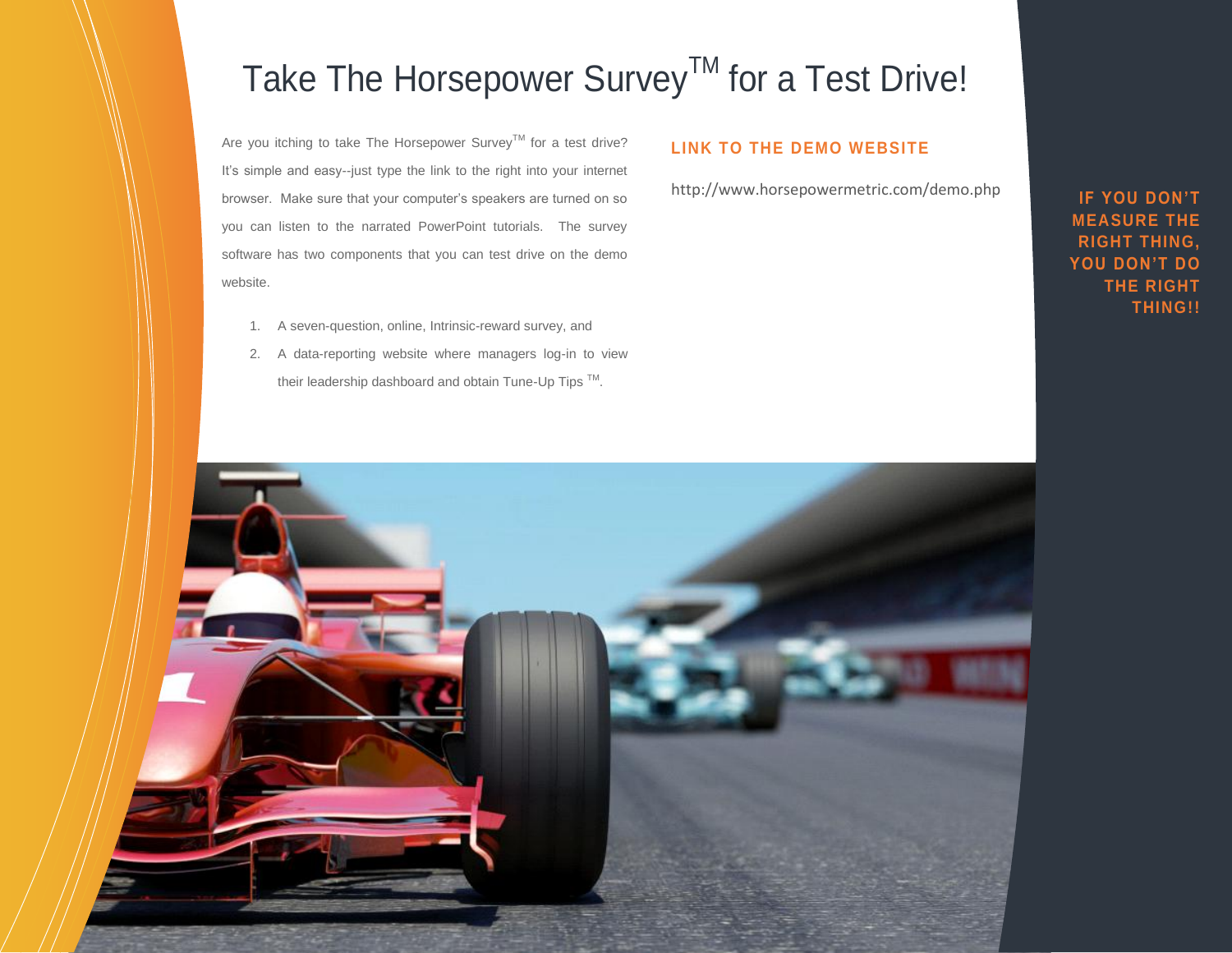

**REVIEW IN PUBLISHER'S** 

**The biological** 

**subject of employee performance** 

**the wellresearched, entertaining presentation should make this an appealing reference for progressive** 

**business leaders.** 

**WEEKLY MAY, 2009**

# Check out the Leadership Dashboard



### VIEW YOUR SURVEY RESULTS AT A GLANCE

Our powerful software tracks the motivation of each department separately and provides every manager and supervisor with his/her own results. The first thing managers see when they log-in is the main reporting dashboard (see screen-shot above). This dashboard gives busy managers a quick intuitive readout of their current survey results.

The large dial in the center depicts overall motivational horsepower. If the horsepower is positive (as it is in this example), employees get pleasure from their work, which contributes to their motivation and productivity.

If the horsepower is negative, employees find it painful coming to work, which is equivalent to a deduction from their monetary salary. If the horsepower is negative (in the red zone), the motivational engine is malfunctioning and a "Check Engine Soon" light will be illuminated at the center of the main dashboard dial.

The side gauges measure the individual productive-pleasures that contribute to overall horsepower. You can think of them as the individual cylinders in the motivational engine. The side gauges are used to diagnose which employee needs are being met and which are being starved.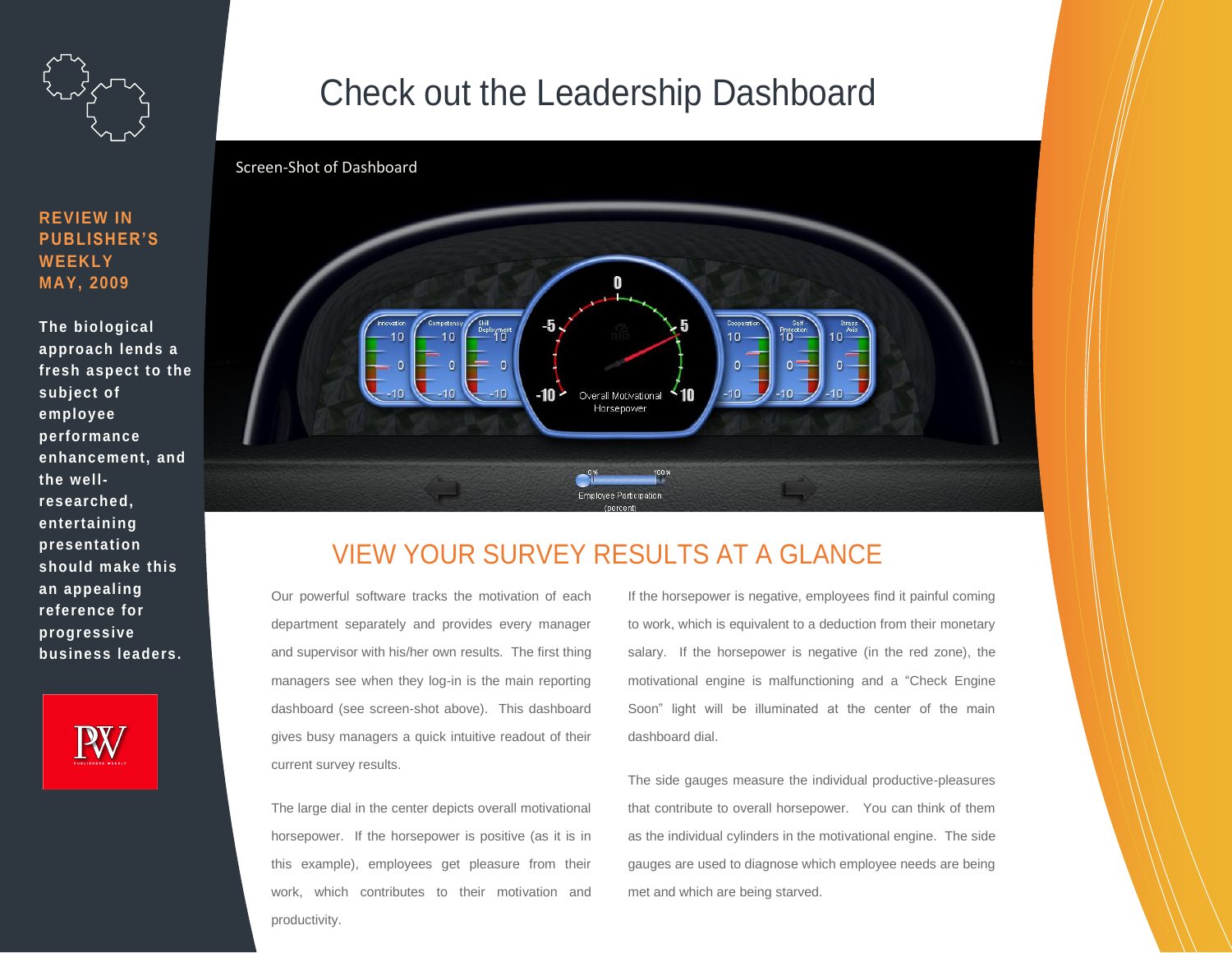# Tune the Motivational Engine to Peak Performance

Measuring horsepower is the easy part. Getting it to go up requires energy and commitment. It typically takes 4-6 months of concerted management effort to develop a trust-based workplace that fires on all five motivational cylinders.

Don't be surprised if your motivational horsepower is initially negative. We live in a hyper-rational culture that does not understand the motivational engine or how to maintain it. If the horsepower is low or negative, look at it as a leadership challenge with a tremendous upside.

The Horsepower Survey<sup>™</sup> includes a methodology to get the motivational horsepower to go up. If the gauges on the main dashboard indicate that the motivational engine is misfiring, managers can click on the Tune-Up Tips™ tab to obtain targeted suggestions for fixing the problem.

#### **TUNE-UP RESOURCES ON THE TUNE-UP TIPSTM TAB**

The resources on the Tune-Up  $Tips^{TM}$  tab include:

- A Chapter from *Primal Management* dealing with the malfunctioning cylinder in question.
- Recommended readings for the cylinder in question.
- **An online community of Horsepower Survey**<sup>TM</sup> users where managers can exchange tune-up tips.
- $B$  Better yet, try out your own ideas and insights for getting the motivational horsepower to go up.
- If you need further assistance tuning your motivational engine, we have experts who can help.



### **USE A TIP FROM PRIMAL MANAGEMENT, OR A TIP FROM THE RECOMMENDED READINGS**

**BETTER YET, EXPERIMENT WITH YOUR OWN TUNE-UP IDEAS!**